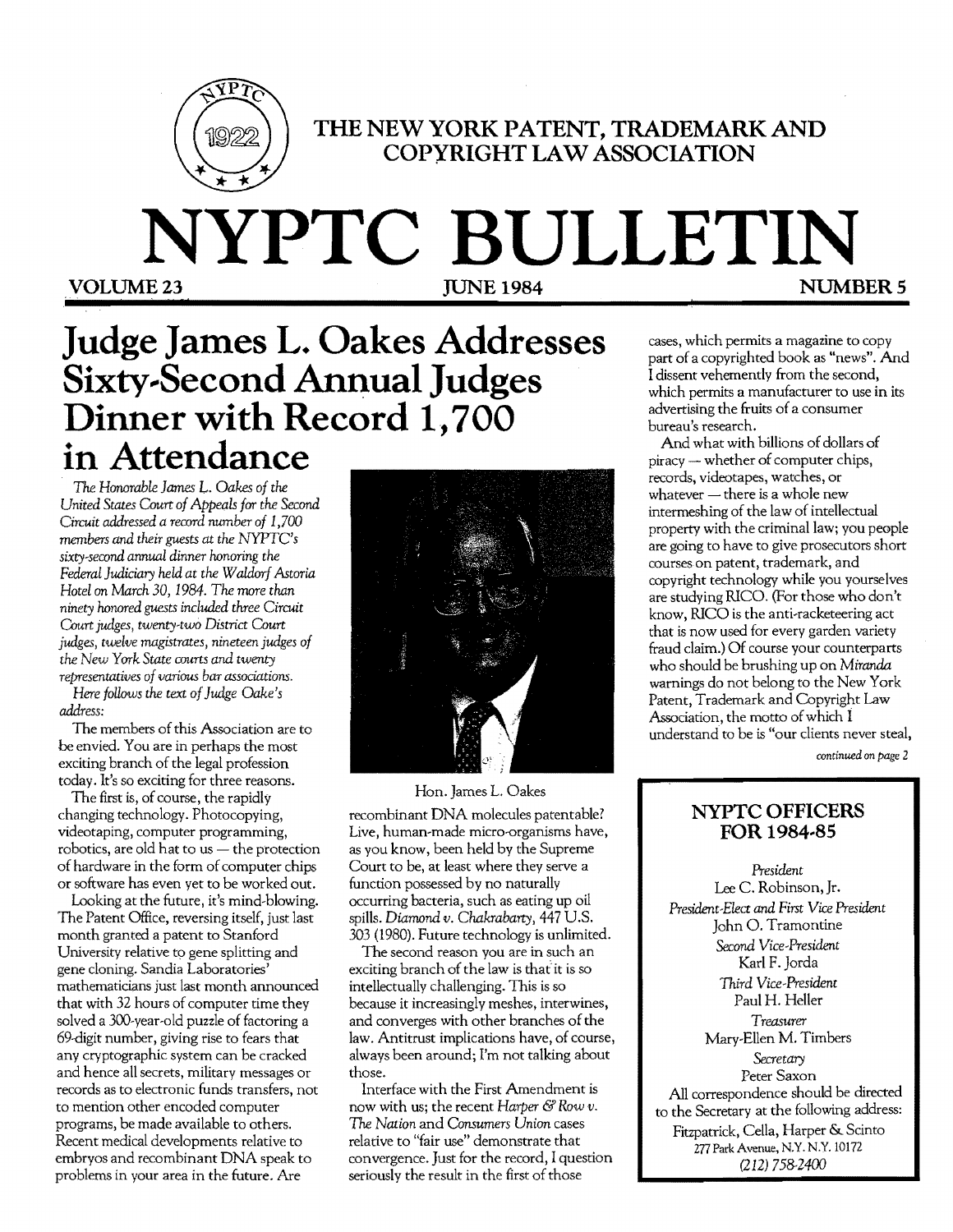### JUDGE OAKES

*C()71tinw:d from page I* 

they just utilize what's in the public domain."

But in addition to technological change and intellectual challenge, a third reason for excitement, I should think, is a whole new attitude on the part of the courts. For forty or fifty years patent, trademark, and copyright laws have been viewed askance by the courts because they create a monopoly; thus, they have been narrowly construed. It has until recently been practically imrossible to get a patent upheld, even though a strong argument can be made that protection of intellectual property promotes competition. And not long ago the Ninth Circuit practically invalidated the trademark laws by requiring that for a trademark to be valid, customers must identify the specific  $trademark - in that case the Monopoly$  $game$  — with the particular manufacturer, Parker Bros., as if that made any difference.

But there's new recognition that the Founding Fathers knew what they were doing when they gave Congress "the power to promote the progress of science and useful arts, by securing for limited times, to authors and inventors, the exclusive right, to their respective writings and discoveries." One of several examples is the Supreme Court's protection of a *process* of curing synthetic rubber in *Diamond* t'. *Diehr* (450 U.S. 175) despite the use of a mathematical formula and a programmed computer. In this respect the Second Circuit too has taken some new looks. One of the last opinions written by my friend and fellow Vermonter, the late Judge Sterry Waterman *(Shackleton v.* J. *Kaufman Iron Works),* upheld the validity of a rather simple but very innovative patent by a couple of New York City firemen who with the help of an engineer friend devised a folding metal window that would keep thieves out but could still be opened by someone from within who was trapped in a fire. And I was happy to be the author of a recent trademark opinion taking a diametrically opposite view from the California Monopoly game case; all that's necessary is that the customer identify the trademark with *a* source, even an anonymous one, to uphold the mark.

Of course, we can't feel too proud. Congress took our appellate patent iurisdiction away and gave it to the Court of Appeals for the Federal Cicruit. My friend Bill Conner tells me that as a result there have been more new patent cases hrought in the Southern District than there have been for decades. There's only one explanation  $-$  you know the appeal will go to the CAFC instead of to the

Second Circuit. Well, at least the Second Circuit still has jurisdiction to deal with trademarks and copyrights for "Batman," "Superman," "Masters of the Universe," ·the "General Lee," and Barry Kieselstein-Cord's helt buckles and Bill Blass's jeans or Olga's bras. So much for "intellectual" property  $-$  some would say it's all we're capable of dealing with.

Seriously, there is a swing of the pendulum toward a new recognition by the courts of the importance of intellectual property. Now you can ask us judges the question, what's wrong with the judicial system  $-$  is it ignorance or apathy? No longer do we reply, we don't know and we don't care. We *know* that there has been a startling decline in U.S. technological dominance, whether we're talking cameras, optics, autos; radios, television, lasers, or robots. We have *seen* U.S. shares of world markets, even our domestic market, steadily decrease. Moreover, we *care* about the role of protection to intellectual property in terms of technological advance. We *know* that there is not going to be investment in research and development without such protection· -look at our steel industry, for example. We are *aware* that other countries permit joint industrial research and development for the national benefit without subjecting the joint ventures to automatic stringent antitrust treble-damage actions. And we too are *concemed* lest IBM's technology be stolen by aforeign rival, or a novel toy be pirated in Taiwan. In short, the courts are increasingly aware that growth is essential to the development of the American economy and that to accomplish growth the protection and promotion of intellectual property is absolutely essential.

With these positive things going, you people are really in a booming growth industry. But I am sure you agree that professional success carries with it professional responsibility to the public. There are two forms, I venture to suggest, that the exercise of that responsibility might take. One is not to become too narrowly centered. I do hope that the Patent, Trademark and Copyright Bar and its good friends in Congress do not play havoc with a pretty well-tuned judicial system that's served the country well. For example, one bill in Congress, aimed I guess at a particularly bad decision by a district judge, would give the Court of Appeals for the Federal Circuit, as well as us other, lesser courts of appeal, jurisdiction over interlocutory appeals - appeals before final judgement. My feeling has always been that the surest way to decide a case wrongly is to have insufficient facts, and the surest way to have insufficient facts is to have an interlocutory appeal with its huilt-in incomplete record.

Another bill supposedly to guard against cases like the California Monopoly game case would give exclusive jurisdiction over trademarks to the Court of Appeals for the Federal Circuit. I still think there's room for generalist courts, and I suggest it is unwise in the long run to center appointive power at 1600 Pennsylvania Avenue, Washington, D.C.; the court you like today may be the court you dislike tomorrow. But from a larger perspective, if a specialized court in your area of the law, why not specialized courts for the environment, for admiralty, for securities cases, or for any other specialized area of the law?

The second form which your exercise of responsibility might rake is a suggestion that I hroach with some diffidence because I am sure it has been thought of by many people here. It is that you take the lead in forming a Patent, Trademark and Copyright Bar Research Foundation, modeled to some extent on the American Bar Research Foundation. No, before you applaud, its purpose would not be solely to create a tax deduction. Rather it would perform such functions as:

1. Prompting original legal research at the frontiers of the patent, trademark, and copyright field, research concerning itself with the future, the knottiest problems, the unsolved problem areas of the law;

2. Sponsoring awards for student and scholarly work in the field, beyond the ASCAP copyright awards and toward recognition of continued scholarship as well as creative new thinking;

3. Setting standards for continuing legal education in the speciality that you engage in; and

4. Perhaps most revolutionary of all, setting up a Legal Aid-type bureau for impoverished, individual inventors, writers, composers, artists, designers, and such, or, more appropriately, perhaps, an organization to which your average general.  $practitioner - lost in the field - could$ refer such people, a sort of central clearinghouse operating on a legal-clinic basis, so that such people can get sound advice at minimal expense. Let's face it, the Robert Fultons, Charles Goodyears, Thomas Edisons of yesterday today could get nowhere without a patent lawyer, and probably couldn't afford one, at least when getting started. Can we put this much substance back into the Founding Father's dream, now that that dream is bringing fulfillment to you?

Whether or not you heed my little warning about tinkering with the judicial system or pursue my not-so-little suggestion about a Patent, Trademark and Copyright Bar Research Foundation, I am proud to have been invited to share in celebrating with this great association the

**「其人等者は一本の意味」**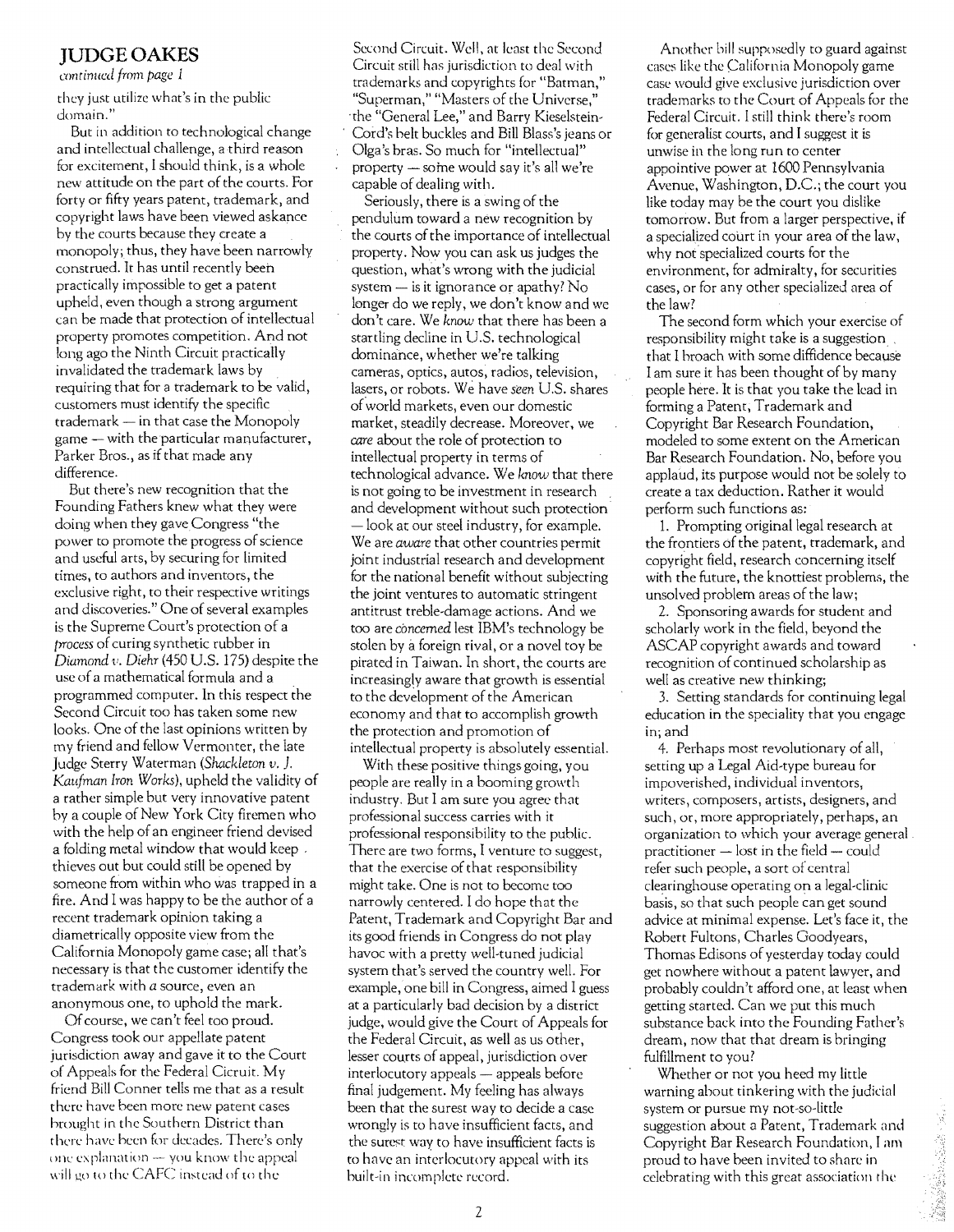excitement at your new era of technological change, intellectual challenge, and changing judicial attitudes. Thank you so much for inviting Mrs. Oakes and me. I can only hope when you go home you won't be like the Vermonters after the political speech. The one, a little hard of hearing, asked the other, "What was he talking about?" The other Vermonter replied, "He didn't say."

# **Developments in Obviousness\***

by David H. Pfeffer

1983 was a very significant year in the evolution of Section 103, the Obviousness Section of the Patent Act. Its culmination was in the GORE-TEX case, W.L. *Gore* & *Associates, Inc.* v. *Garlock, Inc.,* 721 F.2d 1540,220 U.S.P.Q. 303 (Fed. Cir. November 14, 1983), the first case in which the Court of Appeals for the Federal Circuit reversed a trial court's holding of obviousness.

The GORE-TEX product was the first waterproof but breathable product on the market. It is used in outdoor clothing, like ski-wear, and it is also used to make artificial arteries and veins for grafting in the human body. The trial judge held the invention obvious, notwithstanding his finding that over \$60,000,000 of the Gore Co.'s annual sales were attributable to the patents in suit, and notwithstanding the evidence that 300,000 patients had already received GORE-TEX artificial arteries and veins. The trial court held the patents invalid for obviousness, among other grounds, and in doing so said that commercial succcss could not savc an invention that was obvious.

Chief Judge Markey, writing for the Court was highly critical:

"The district court erred in specifically declining to consider the objective evidence of non obviousness . . . That evidence can often serve as insurance against the insidious attraction of the siren hindsight when confronted with a diffficult task of cvaluating the prior art." (721 F.ld at 1553)

Judge Markey explained the importance of fully considering the "secondary considcrations" authorized by the Suprcme Court's *Graham* v. *John Deere* decision, labelling them as "objective evidence of 11011-0 hviousness":

'The ohjcrtive evidence of non obviousness, i.e., the 'indicia' of Graham, supra, may in a given case he entitled to more weight or less, depending on its nature and its relationship to the merits of the

invention. It may be the most pertinent, probative and revealing evidence available to aid in reaching a conclusion on the obvious/nonobvious issue. It should when present always be considered as an integral part of the analysis." (721 F.ld at 1555)

The Court went on to discuss the factors of long felt need and the immediate commerciaLsuccess, and the praise from the industry and said:

. "Considering the long felt need for these products and the obvious commercial advantage to be gained by meeting that need, it is reasonable to conclude that the claimed products of the 390 patent would not have been obvious to persons of ordinary skill in the art at

. the time the claimed inventions were made." (ID.)

The growing importance to patent validity determinations of the "secondary considerations" has become apparent. There were 19 published decisions by the CAFC in 1983 that decided the issue of §103 obviousness. While the *Gore* case was the only one to reverse a trial court's holding of obviousness, there were 9 decisions in which inventions were ruled to be non-obvious. in two of these nine cases, no possible combination of references would yield the claimed invention. Some element was absent. But in each of the remaining cases, the evidence showed that the invention had filled a long felt need, that the inventor had proceeded contrary to the accepted . widsom and there was commercial success. And, interestingly, in each of the ten cases in which the CAFC held inventors to be obvious, the opinion noted the absence of objective proof of non-obviousness.

Merely proving saies, the time-honored way of establishing commercial success, is • generally not enough to overcome a . showing of obviousness. The patentees in the second *Orthopedic!* case and in the *Kansas Jack2* case and in the Union *Carbide3* case did just that. The CAFC appears to be more impressed with proof that the invention replaced prior art devices or, more significantly, satisfied a long felt need. In the Union *Carbide* case, the Court said that if the invention supplanted the prior art device on which the conclusion of obviousness was based, that "would be particularly persuasive of non-obviousness." In the *Stratof/ex4*  decision, the Court referred to recognition and acceptance of the patent by competitors who take royalty-bearing licenses as evidence of non-obviousness.

The synergism requirement for obviousness is officially dead. The interment was in the *Kansas Jack* case. Indeed; the CAFC has warned counsel to avoid mentioning the term "synergistic results" (see footnote 4 of *Union Carbide.)*  However, the Court went on to say that if  $\cdot$ you show an unexpected or surprising result, synergism by any other name, that too could be objective evidence of nonobviousness.

Objective evidence of non-obviousness is not restricted to infringement cases. In *re Semaker'* is an appeal from the Patent Office where this "objective evidence" of non-obviousness was used by the CAFC in reversing the Examiner's rejection.

What it comes to is that we seem to be developing.a new aspect of the prima facie obviousness doctrine. That is, if the prior art as properly put together can reasonably be said to point toward the invention, proof of satisfying a long felt need or of proceeding contrary to accepted wisdom, or of one or more of the other objective tests, can be enough to overcome the problem. Mere sales volume, by itself, is generally insufficient.

#### **The Test** For **Obviousness**

Before reaching a conclusion on the §103 obviousness issue, the court or the patent examiner is required to evaluate the three *Graham* v. *John Deare6* criteria plus what is now called the additional objective evidence of non-obviousness. The best CAFC exposition of the determining process appears in *Environmental Designs* v. *Union Oil.1.* 

### **Announcement of Second Annual Sidney A. Diamond Memorial Award**

A prize of Five Hundred Dollars (\$500.00) will be awarded tor the best previously unpublished article (in the opinion of the judges) on an international theme related to the protection of intellectual property (patents, designs, trademarks, copyrights). The article may be by an attorney, law student or other interested person.

The award is presented by the American Group (IPTA) of the International Association for the Protection of Industrial Property (AIPPI) in memory of Sidney A. Diamond, former Commissioner of Patents and Trademarks and Officer of IPTA, whose death in 1983 was a great loss to his co-workers and friends.

The article (5000 words or less) should be submitted by September 1, 1984 to:

S. Delvalle Goldsmith

26 West 61st Street

New York, New York 10023 It is hoped that the award can be made at or about the end of the year at a meeting of the Group or other organization.